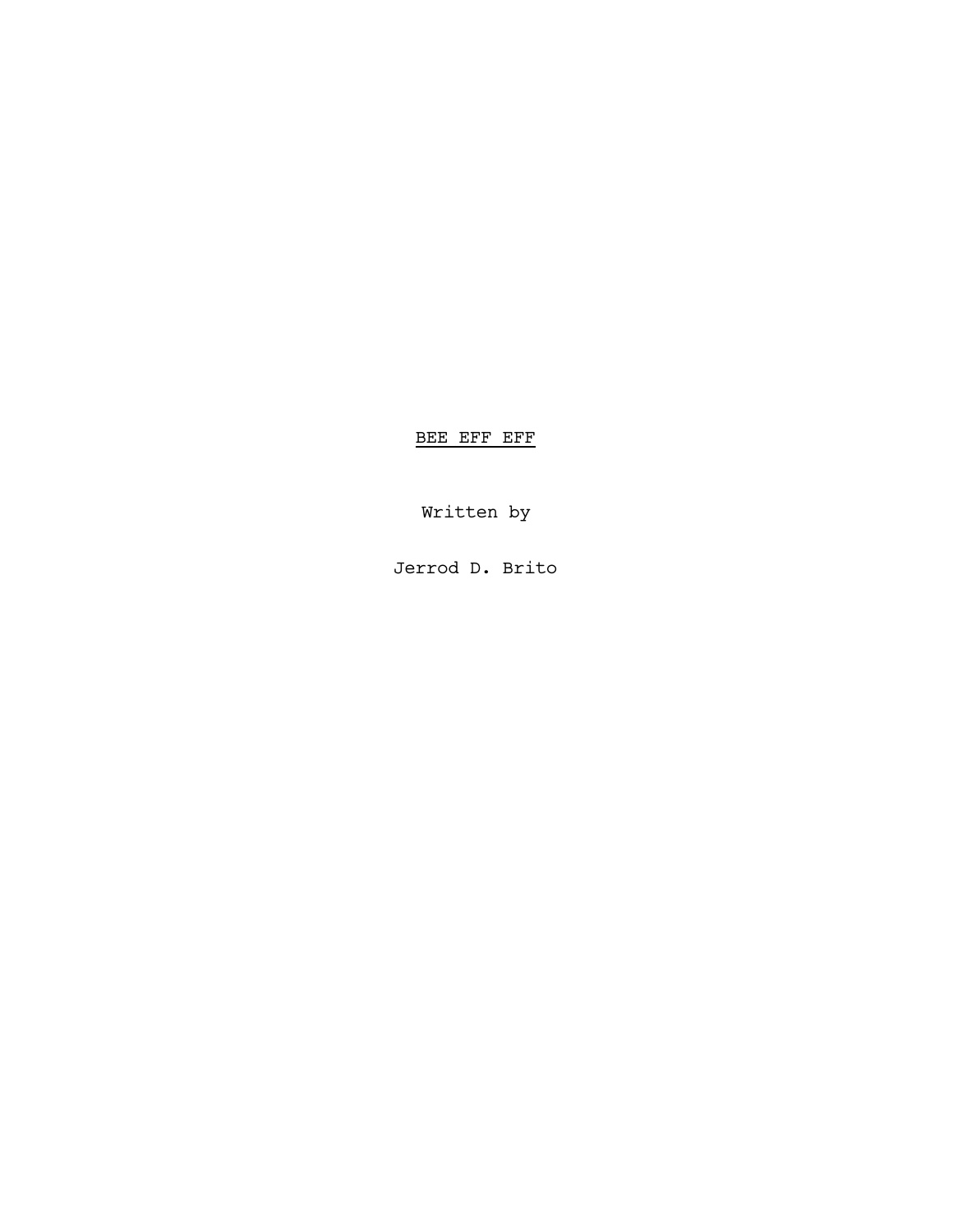#### **INT. TINA'S HOUSE - BEDROOM - DAY**

ON TINA'S DESKTOP COMPUTER SCREEN.

Pre-teen girl's room; alternative music band posters, pop culture fads, etc. TINA (12) makes a Skype call. It RINGS...

SPLIT SCREEN BETWEEN TINA'S SCREEN AND MELANIE'S LAPTOP CAM.

## **INT. MELANIE'S HOUSE - BEDROOM - CONTINUOUS**

MELANIE (12) answers on her laptop, revealing her girly-girl room full of unicorns, rainbows, and "Shawn Mendes" posters.

TINA

Finally! You're not answering my texts or my calls -- I thought you were dead!

MELANIE (laughing) So dramatic.

TINA Whatevs. Come over.

MELANIE Can't. Grounded.

TINA What are the charges this time?

MELANIE Being on the phone too much.

TINA

Your stepmom's technology-phobia is out of control, and it's starting to take a toll on my social life.

### MELANIE

She's not afraid of technology. She just thinks it's all evil and she hates it and wants us to go back to the sixteenth century.

TINA Oooh. She must've checked your browser history.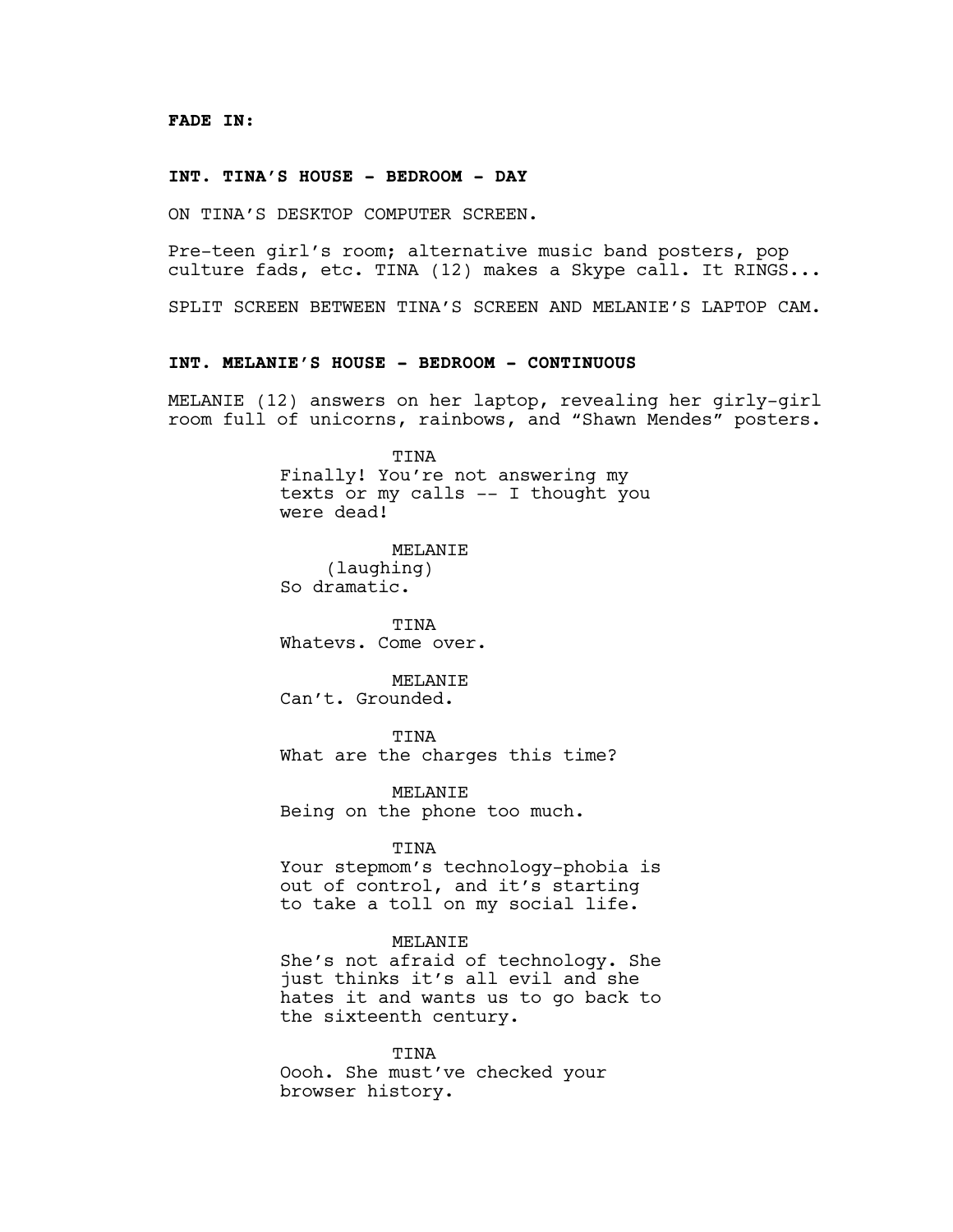## MELANIE You're stupid.

Tina's fluffy white cat, EDWARD, hops up on the desk and sneaks into Tina's frame.

> MELANIE Awww. Hi, Edward! I love you! (to Tina) Give him a kiss for me!

TINA Come do it yourself. And then you can try out our new toy!

Tina leans down and retrieves something O.S.; she returns with a cracked, dirty, antique-looking Spirit Board.

MELANIE

Is that... one of those...

TINA

It's a Spirit Board. Or, that's what my mom's witchy friend called it. They got baked and played it till three A.M. last night.

MELANIE How do you know?

TINA Thin walls. Come over tonight.

Tina sets the board on the desk and arranges the planchette.

MELANIE Yeah, right. At this point, I'd need a miracle for an early pardon.

TINA

I don't think this thing deals in miracles, but let's give it a shot.

Tina moves the planchette around the board in circles.

TINA

Should Melanie quit being a Crybaby-Sally and come over tonight? Or is she gonna bitch out like she always does? Oh -- it says *you need to grow a pair and get your ass over here tonight so we can play games and listen to booty music*.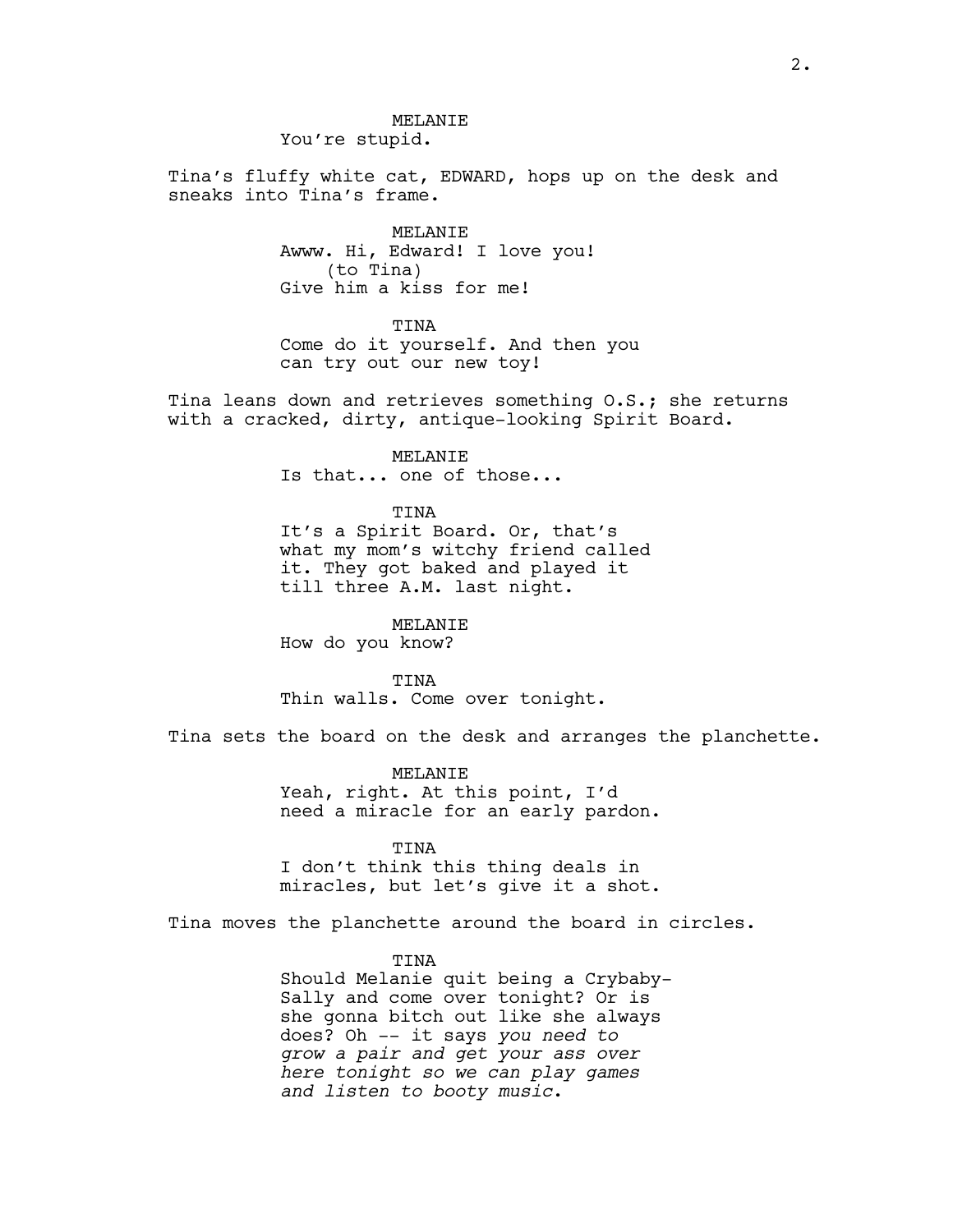MELANIE (laughing) Oh-em-gee, shut up!

TINA Just sneak over when your mom goes to bed. Which is like, what? Seven?

MELANIE

I can't.

TINA (puppy dog face) Please?

Tina holds Edward up to the camera.

TINA (in gravelly voice) *Please, Melanie? If you love me, you'll come see me.*

MELANIE (laughing) I duunoooo. What if I get caught?

TINA

Mel.

Tina picks up her cell phone and makes a Skype call.

Melanie's computer makes an "incoming Skype call" chime.

MELANIE Are you calling me from your phone?

Tina's eyebrows raise in a "duh" fashion.

Melanie sighs and answers.

Tina is seen on her cell phone as she gets up and makes her way to her window.

> TINA Do you see how far you have to go without getting caught?

Tina angles the phone to the neighbor's house -- through the window, and on her webcam, we see Melanie peeking out. Tina gives her the finger.

> TINA I could make that walk in my sleep.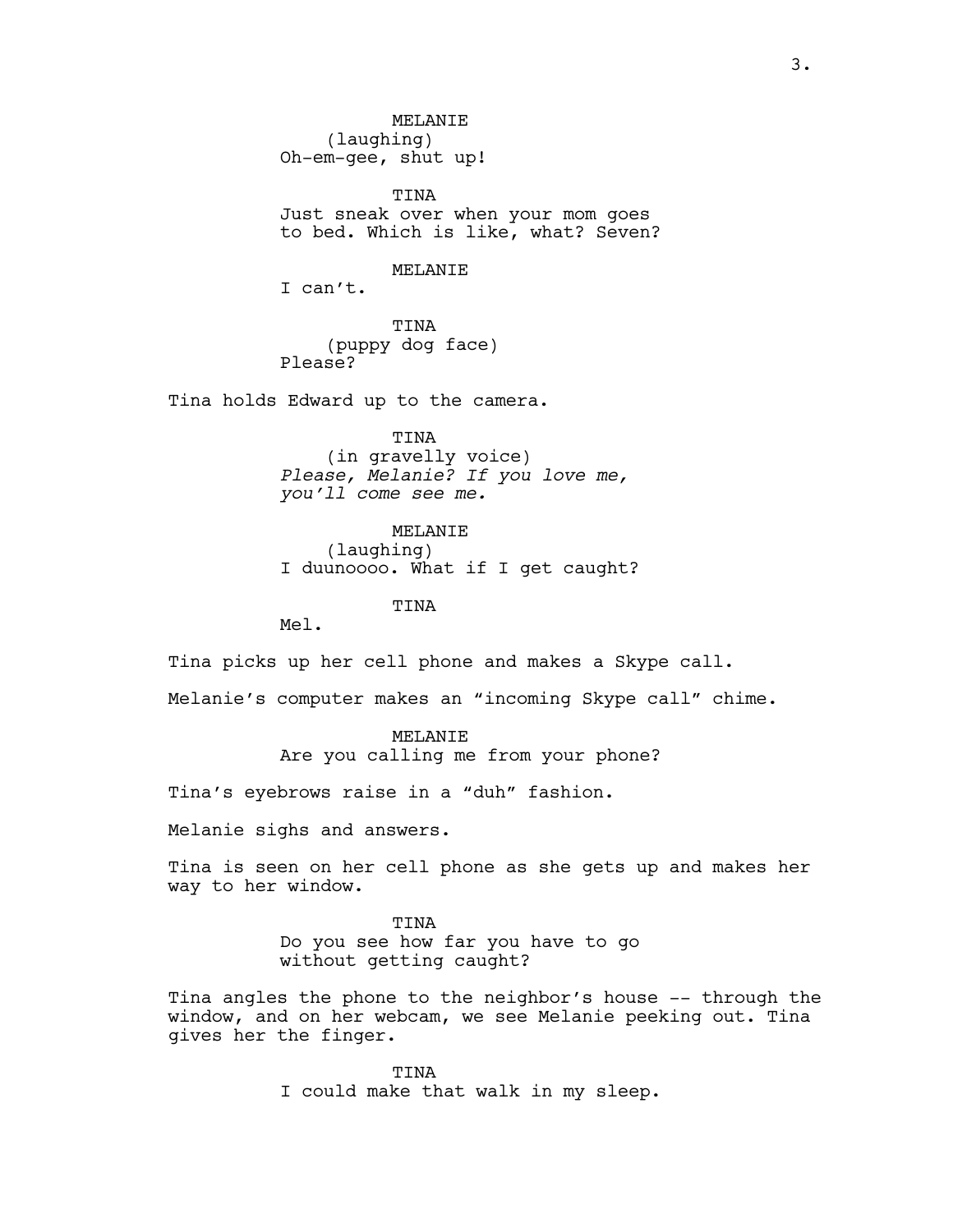MELANIE My floor creaks, there's no way --

Melanie's doorknob rattles, followed by a POUNDING SOUND.

REBECCA (O.S.) Melanie? Open this door. Open it now! What have I told you about locked doors in this house?

Melanie's face fills with dread.

MELANIE I have to go.

**TINA** 

Best friends forever?

MELANIE And ever, and ever.

REBECCA (O.S.)

Melanie!

Melanie closes her laptop partially -- we see the keyboard and part of the bedroom -- just enough to see Melanie open the door for REBECCA (34), who enters and pushes her back.

> REBECCA You just doubled your grounding, young lady. That's three weeks!

TINA (to herself) Pfft.

MELANIE That's not fair -- I just forgot --

REBECCA -- Four weeks! You are to go straight to school and come straight home. You hear me? Don't give me that face --

Rebecca slaps and spanks her with ferocity.

Tina winces and frowns, heartbroken. She covers her mouth at the sounds of the vicious "beating" and disconnects the call.

### **INT. TINA'S HOUSE - BEDROOM - NIGHT**

ON TINA'S DESKTOP COMPUTER SCREEN.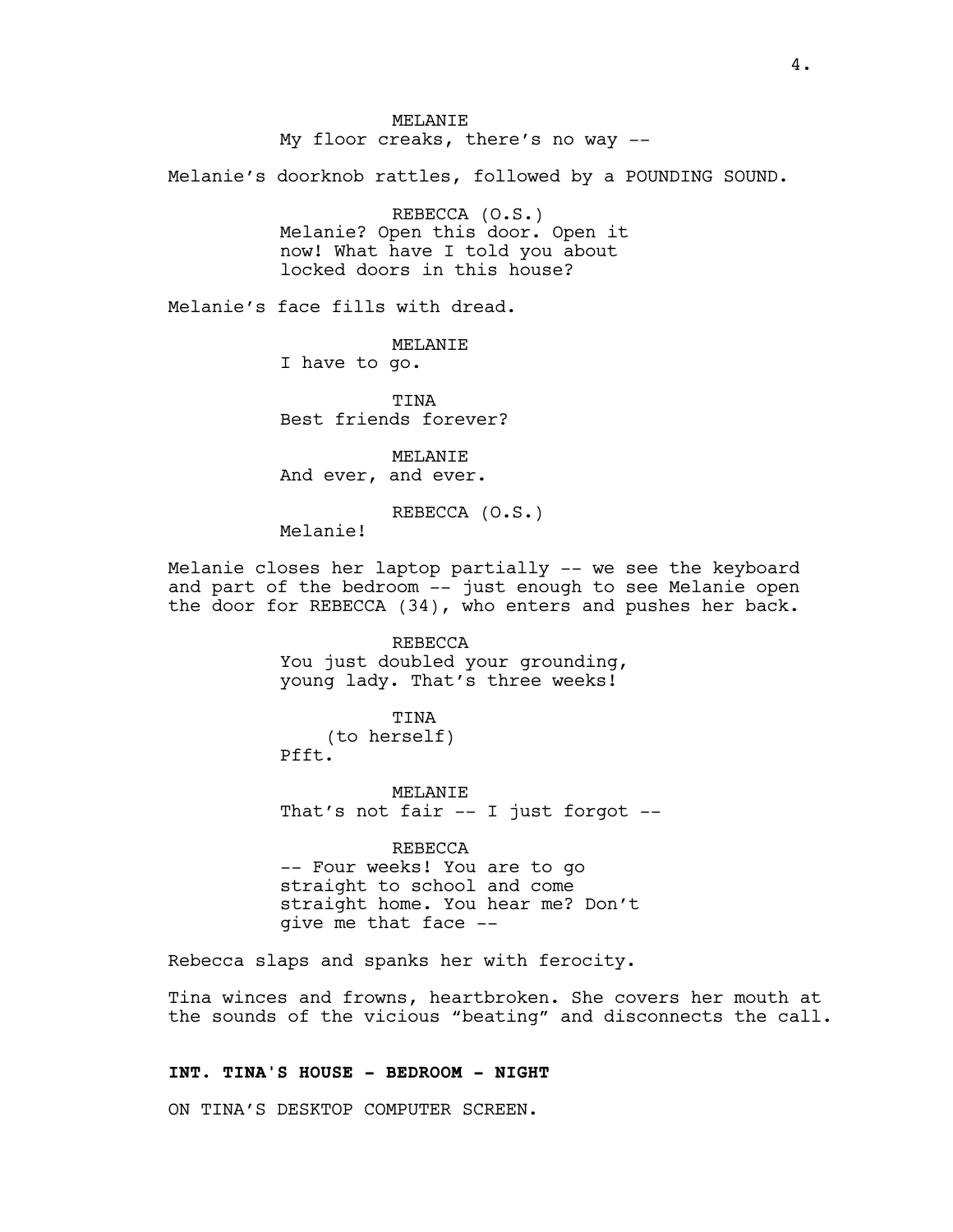Tina's webcam turns on: a lava lamp bathes Tina and Melanie in aquatic-colored lights as they use the Spirit Board on Tina's bed a short distance away.

> TINA (laughing) No! Seriously, who asks that about a math test? That's so lame. Here. Ask, like, something important.

MELANIE Like what? The English test?

TINA You're fired. Go.

MELANIE I dunno... who are we talking to?

The planchette moves seemingly effortlessly beneath their fingers as it frames a sequence of letters.

> MELANIE It's... what's it --

TINA -- Shh. It's spelling something. *Bee... eff... eff....*

The girls look at each other a moment. Melanie scoffs.

MELANIE You're so dumb.

TINA

What?

MELANIE *B-F-F*? You totally did that.

#### TINA

 $Oh$   $--$ (laughs) -- not me! You!

MELANIE Not me. Must've been a ghost. Or a demon. Or that goldfish you killed in fifth grade. You two were pretty close, right?

TINA Oh! Maybe it is a demon.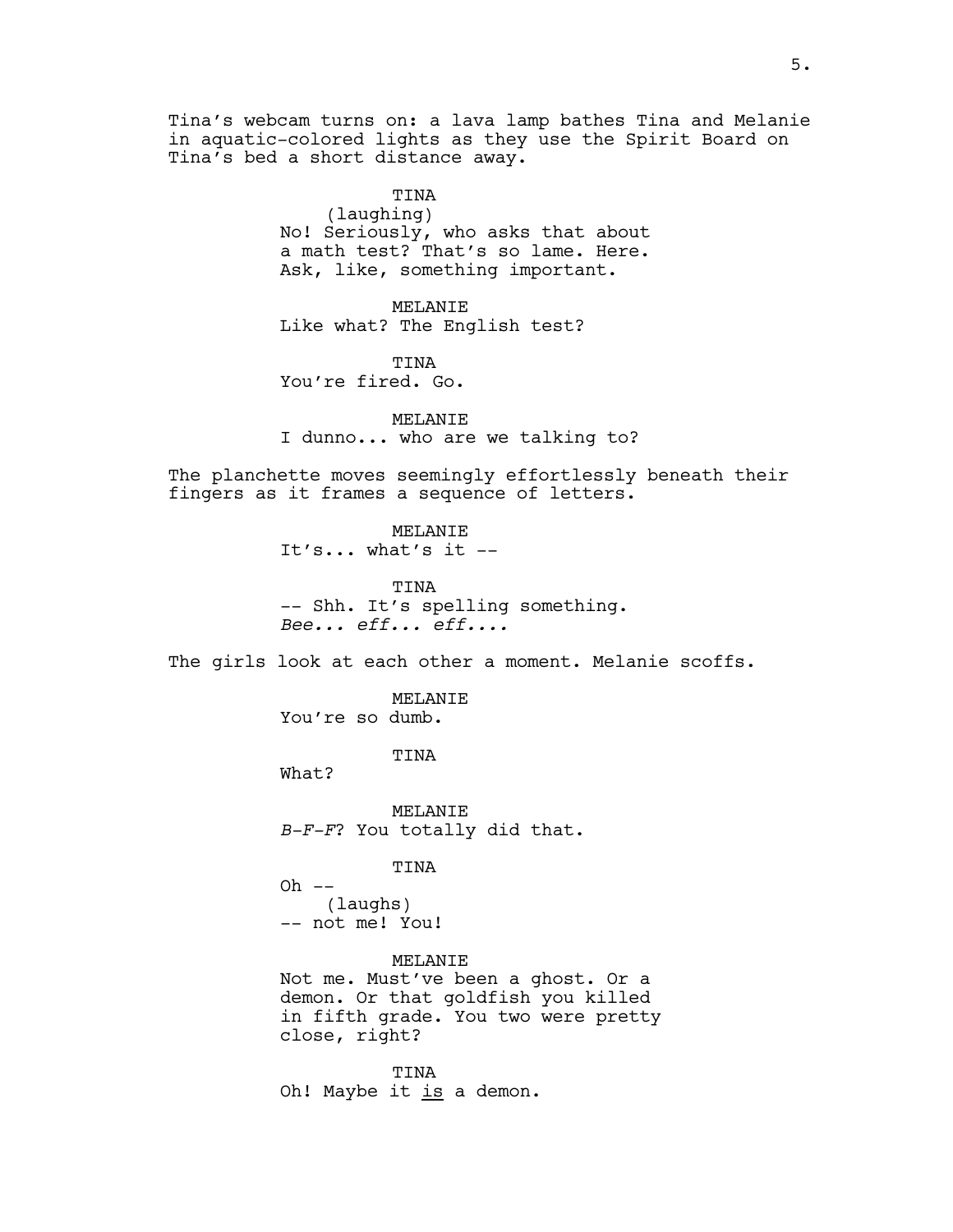MELANIE That would suck. It would try to take our souls, and I like mine....

Melanie's body tenses up. She trembles and grimaces as though being taken over by an unseen force.

Tina's smile slowly fades*... is she for real?*

Melanie mumbles something through frozen lips -- it's tense -and then she bursts out laughing. Tina follows suit.

> TINA Well, if that happens, we'd better at least get something out of it. (to the board) Demon. I want bigger boobs. Like Tosha Hutchinson's in Gym class.

MELANIE You would. I'd settle for just having my stepmom get off my back for a change.

The bed THUMPS.

Both girls let out a worried yelp, then look around.

# MELANIE Did you feel that?

Tina nods. They listen, tense and quiet, eyes darting about.

Edward hops onto the desk and crosses our frame. The girls jump at the surprise, then breathe a sigh of relief.

> MELANIE Hey -- are you recording this?

TINA No. Probably should, though.

MELANIE Are you sure? The recording light looks, like... *on*.

The girls squint at the webcam's lens.

TINA No... is it?

Tina gets off of the bed and creeps up the computer.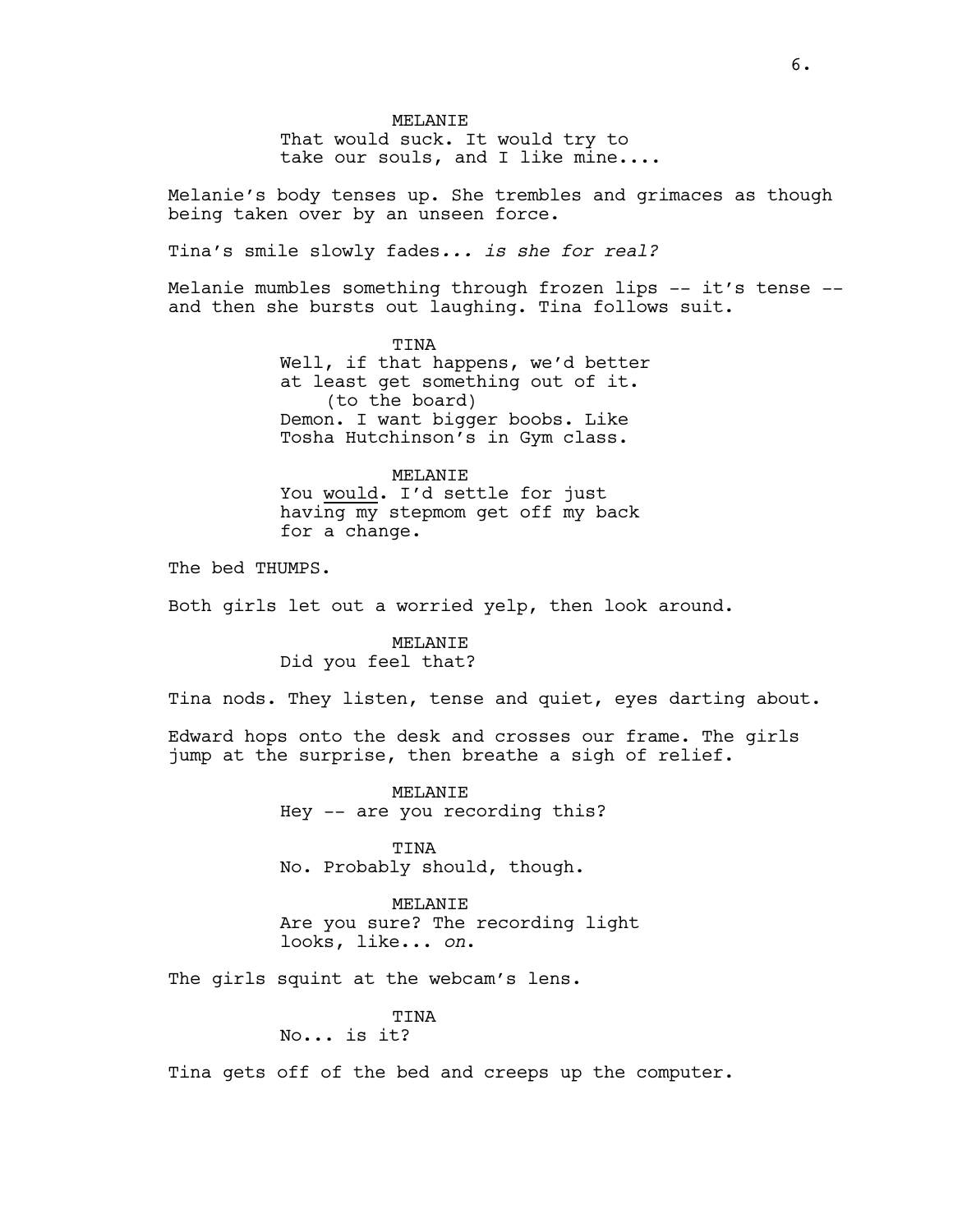Tina moves Edward off of the desk, wakes the monitor, and peeks into the lens. She CLICKS her computer mouse --

CUT TO BLACK:

## **MOMENTS LATER**

Our view returns as Tina gets back to the bed and sighs.

TINA That was weird.

MELANIE Yeah. I think I'm gonna go.

Tina's eyebrows furrow at the computer; she heads back to it.

Melanie pays another glance.

MELANIE

What?

TINA

... Hello?

She listens... then shakes it off and clicks the mouse --

CUT TO BLACK:

#### **MOMENTS LATER**

We see Tina as she returns to Melanie. Her shadow on the wall behind her stops as she heads back to the bed -- it pulls her hair, making her jolt back. She yelps and looks back in surprise -- no one is there; they're oblivious to the shadow.

### MELANIE

What?

### TINA

Nothing...

MELANIE I am seriously creeped out right now. Maybe we shouldn't be doing this. It's supposed to be sacrilegious or something.

TINA You sound like your stepmom. (to the board) It's just a game, right, B-F-F?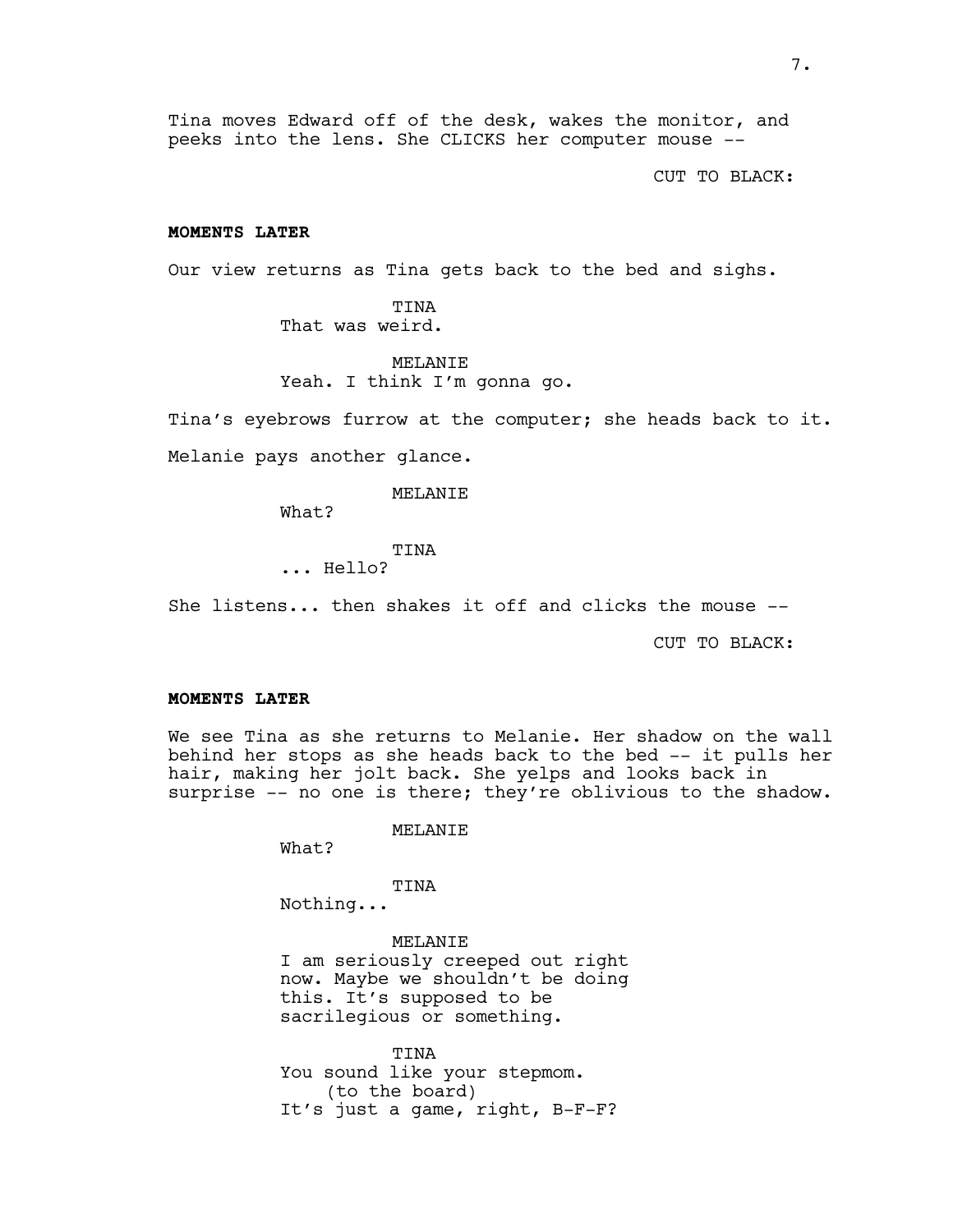They stare at the planchette with anticipation...

CUT TO BLACK:

## **INT. MELANIE'S HOUSE - BEDROOM - ONE WEEK LATER**

ON MELANIE'S LAPTOP CAM.

Melanie waits for her Skype call to connect with Tina. It RINGS... RINGS... Answered.

SPLIT SCREEN BETWEEN MELANIE AND --

## **INT. TINA'S HOUSE - BEDROOM - CONTINUOUS**

Tina. Her eyes are sunken, her skin is pale, and she looks as though she hasn't eaten or slept in weeks.

# MELANIE Finally! Oh-em-gee, Show some signs of life. I thought you just had a cold. Are you feeling better yet?

TINA

Not really.

# MELANIE It's okay. I have a cure. Ready? (bracing herself) Bradley Weathers asked about you today. He looked, like, all concerned, or something.

Tina's eyes droop.

MELANIE No? Wow. You *are* sick.

TINA Listen, Mel. I think I'm gonna go.

Tina stands to reach for her computer mouse...

MELANIE Whoa! When did you get those?

TINA

Huh?

MELANIE You pregnant or something? Your boobs we not that big last week.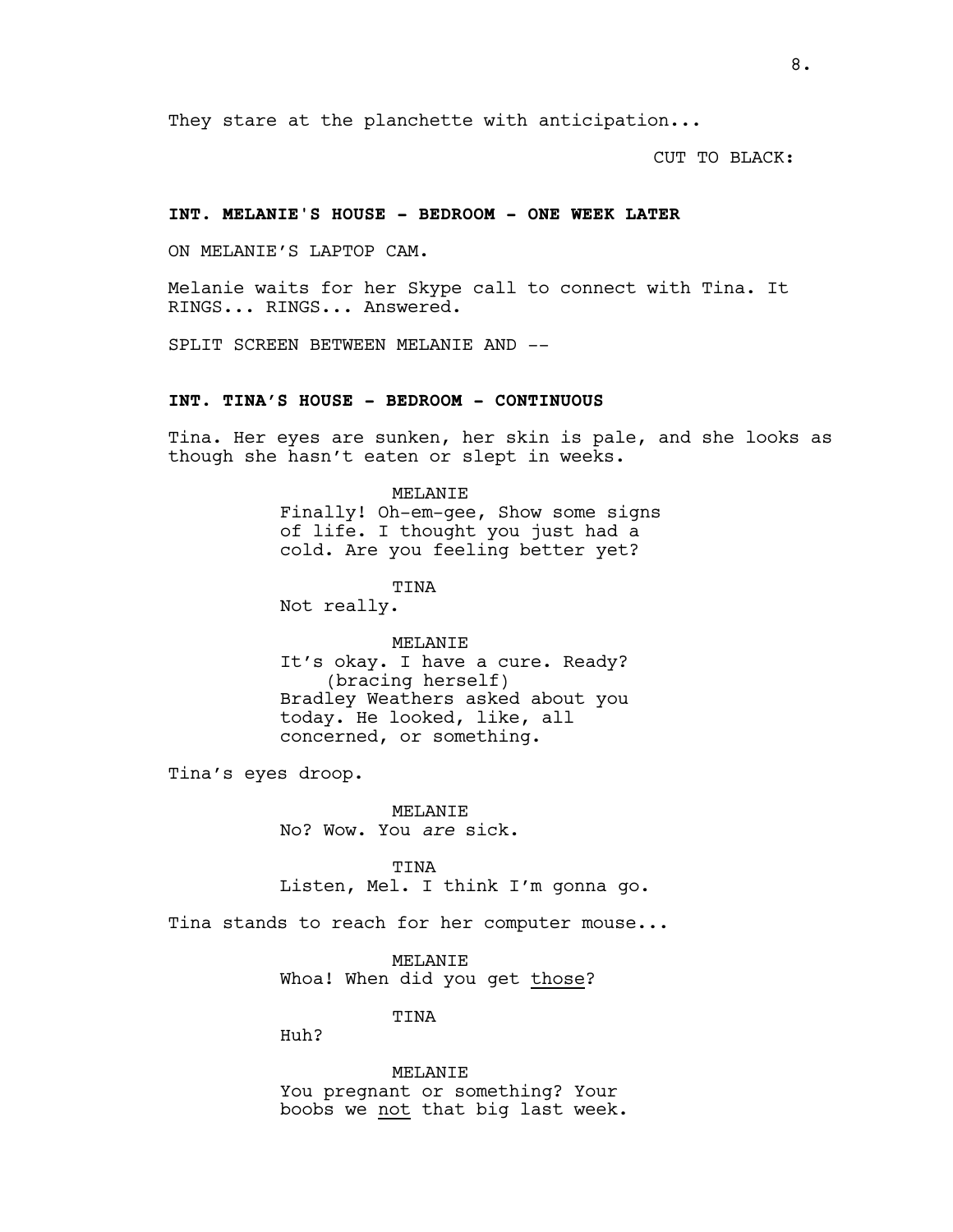Tina looks down at her baggy shirt.

MELANIE Our little Tina is becoming a woman.

TINA I'm just swollen from the meds.

Edward hops on the desk.

MELANIE Edward! Hey, sexy Edward.

She makes kissy noises.

MELANIE Give him a kiss for me?

Emotionless, Tina just stares blankly into the camera.

MELANIE ... Teen? You okay?

Tina's mouth slowly drags open...

Melanie's door knob SQUEAKS.

REBECCA (O.S.)

Melanie!

Melanie gasps and slams her laptop shut.

# **INT. MELANIE'S HOUSE - BEDROOM - NIGHT**

ON MELANIE'S LAPTOP CAM.

The laptop turns on -- the monitor's light reveals Melanie, sound asleep in her bed.

A Skype window appears and CHIMES -- incoming call from Tina.

Melanie wakes with a start, jumps out of bed, and hurries to silence the intrusion. She answers.

A small window opens for Tina at the corner of her screen.

Melanie hears SLOW, HEAVY BREATHING.

MELANIE Hello? ... Teen? You there?

SLOW... HEAVY... BREATHING...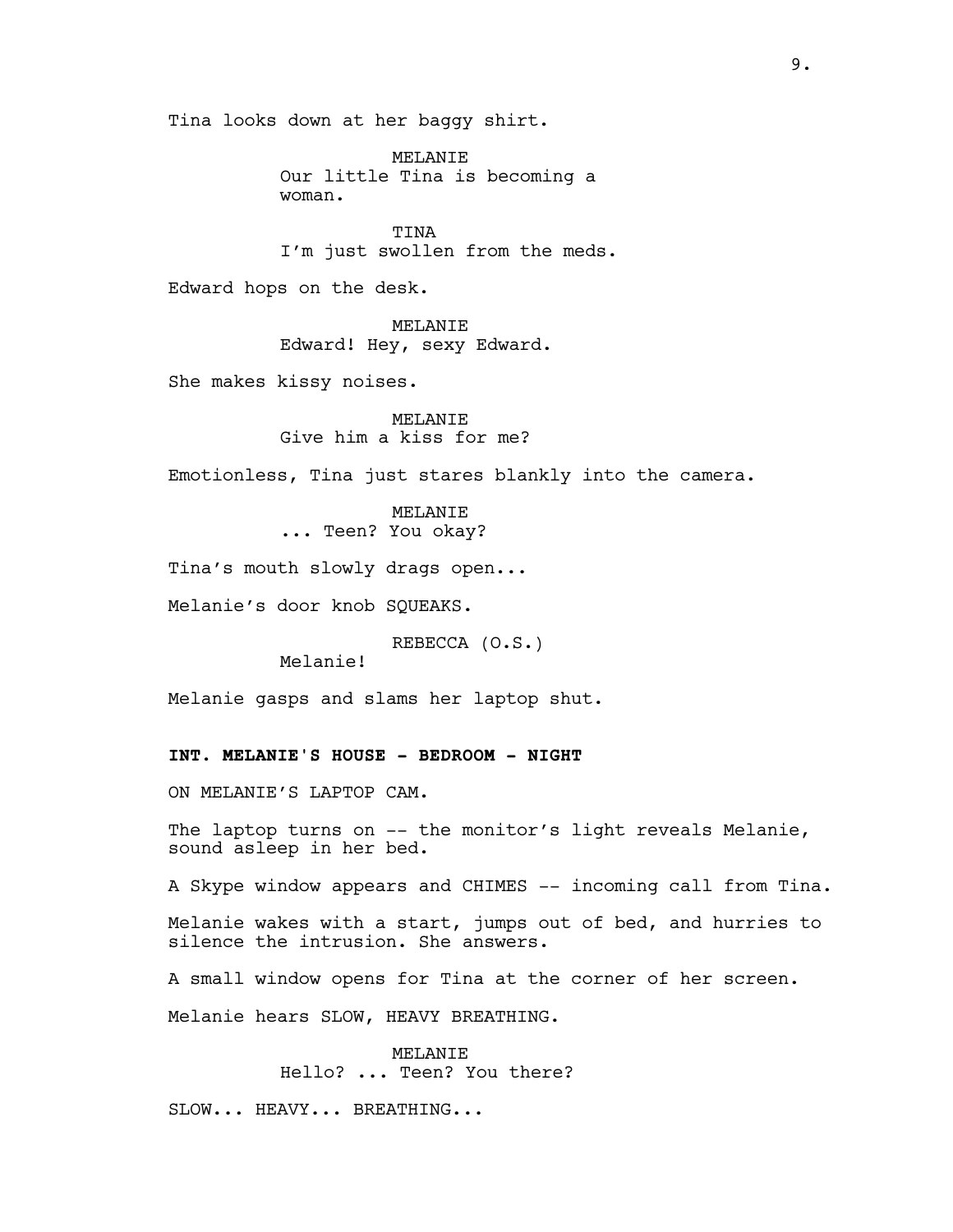We hear Edward making angry HISSING and GROWLING noises in the dark. It grows louder, and then... POP!

Silence.

#### MELANIE

## Tina? What's wrong with Edward?

She tilts her screen up for a better view and accidentally knocks over her pencil cup -- several pens roll off the desk.

#### MELANIE

Ugh.

Melanie bends down to gather her pens.

Tina stands stationary behind her, ratty hair in her face.

Oblivious, Melanie replenishes her pencil cup and returns to the laptop. She squints at the dark rectangle on her screen.

# MELANIE (whispering) Tina? Hey, I'm gonna try to call --

REBECCA (O.S.)

Melanie!

Melanie turns around (Tina is gone) as Rebecca swings the bedroom door open and storms in. Rebecca sees the laptop.

> REBECCA Is this what you do at night? You open the devil's window and invite sin into my house?

> > MELANIE

No, I -- *oww*!

Rebecca pulls Melanie's hair, drags her to the bed, and throws her on top of it.

Melanie sobs, curls into the fetal position, and covers her head with her pillow.

Rebecca heads toward the laptop but stops cold in her tracks. Her eyes bug out and she grimaces.

A SUBTLE RUMBLE can be heard.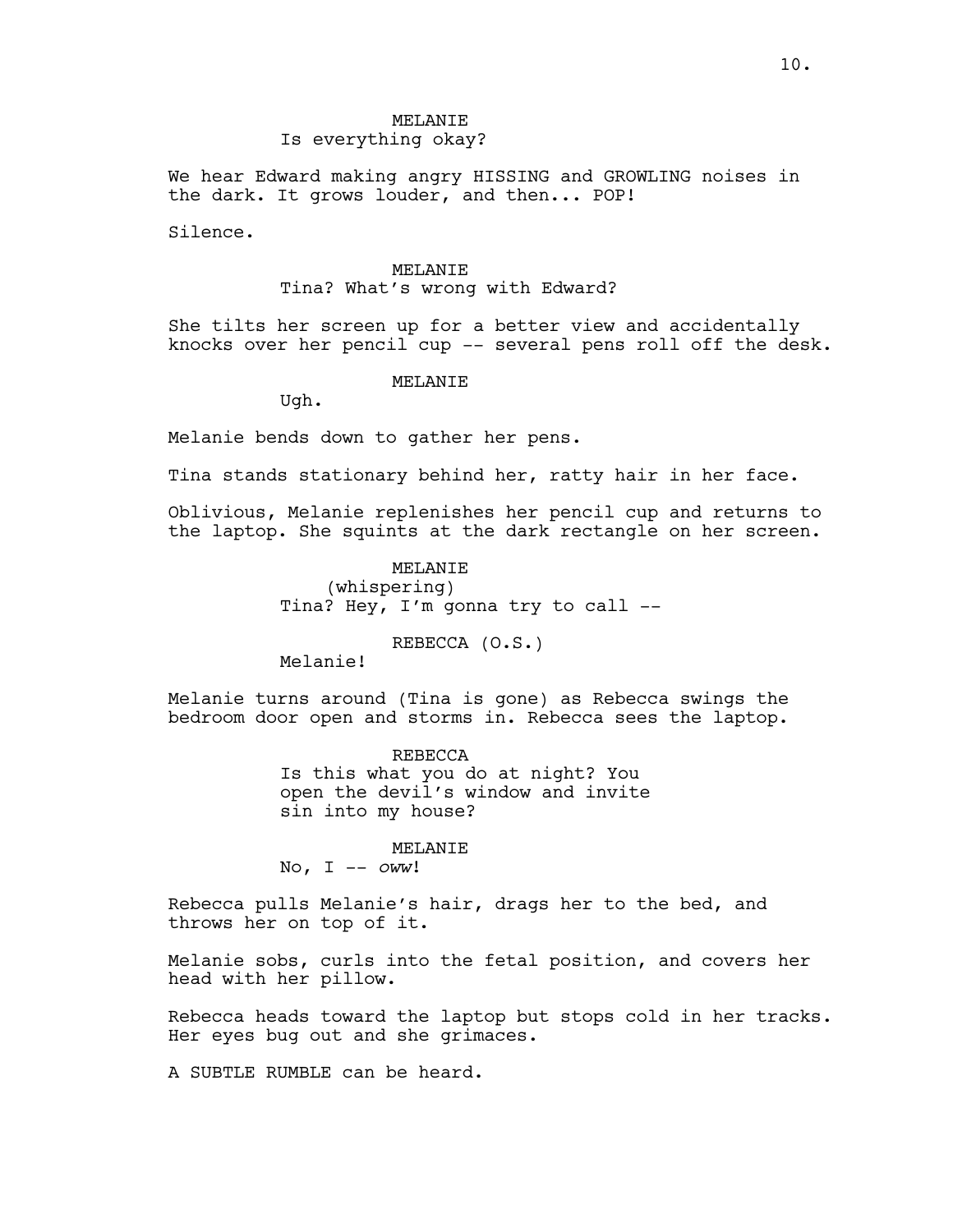Rebecca's shaking hands go up. Her first finger on one hand bends backwards until -- SNAP! She screams. Another finger SNAPS! Then another, and another -- SNAP! SNAP!

Rebecca regains control of her body, screams, and nurses her broken hand. She races out of the room.

The door SLAMS SHUT by unseen hands.

Melanie, sniffling, sits up and looks around. She cautiously sneaks out of bed and heads to the laptop.

> MELANIE Tina, what happened? Did you see -- (whispering) Tina? Did... did you do that?

Melanie waits silently for a response. And then --

CUT TO BLACK:

# **INT. TINA'S HOUSE - BEDROOM - DAY**

ON TINA'S DESKTOP COMPUTER SCREEN.

Tina's webcam turns on. A disheveled Tina sits on her bed and pets a motionless Edward.

There's a KNOCK at the door. SUE (42) pokes her head in.

SUE Honey? You up for some company? Melanie's here.

Sue frowns at the silence and admits Melanie.

**SUE** She's happy to see you. She's just... really sick, is all.

Melanie nods as Sue departs and closes the door behind her.

MELANIE

Hi.

She hops up on the bed beside Tina.

MELANIE Please, say something. Your mom says you refuse to go to the doctor? And -- I need to know what happened last night. Did you see?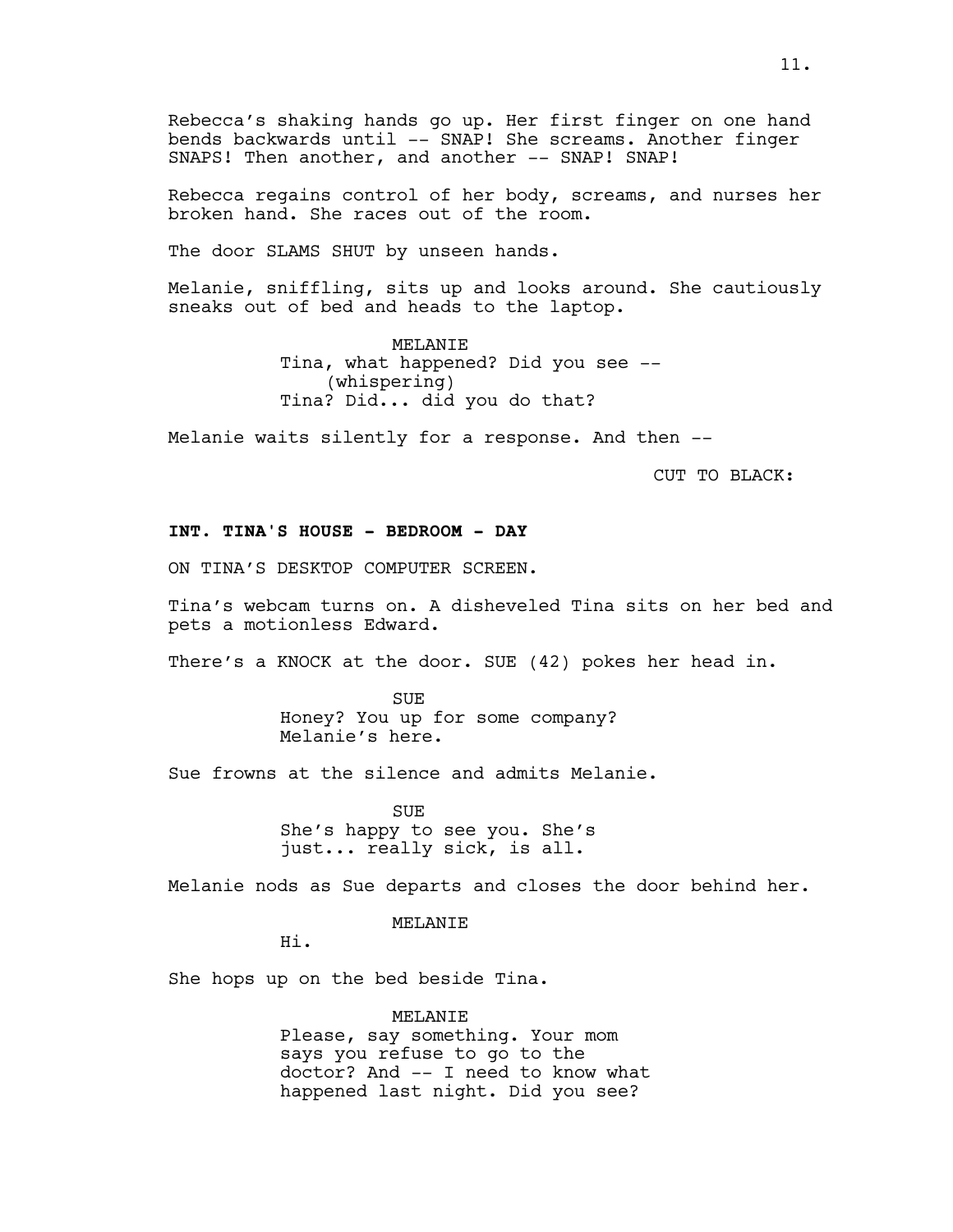She waits for a response. Nothing.

#### MELANIE

Well, anyway, Rebecca thinks I'm a witch, and that I used the Internet to curse her or something. She invited her pastor to *evaluate* me tomorrow.

TINA But, is she off your back?

MELANIE She won't even be alone in the same room with me. She's right though, isn't she? That game we played... it wasn't a game. We did something.

TINA

*Mmhmm*.

MELANIE I think we should get rid of it... like, burn it or something.

TINA

No.

#### MELANIE

Why?

Tina sits up and scoots to the edge of the bed, suddenly "better," but not quite herself, and subtly shielding Edward.

> TINA We didn't do anything wrong, Mel. Besides, I'm feeling better already. It was probably just hormones. Puberty's kicking my ass. You'll find out for yourself soon enough. In the meantime, I should rest so that I can go back to school soon.

MELANIE Oh... yeah. Sure.

Melanie hops up and heads to the door.

MELANIE Let me know if you need anything. Best friends forever?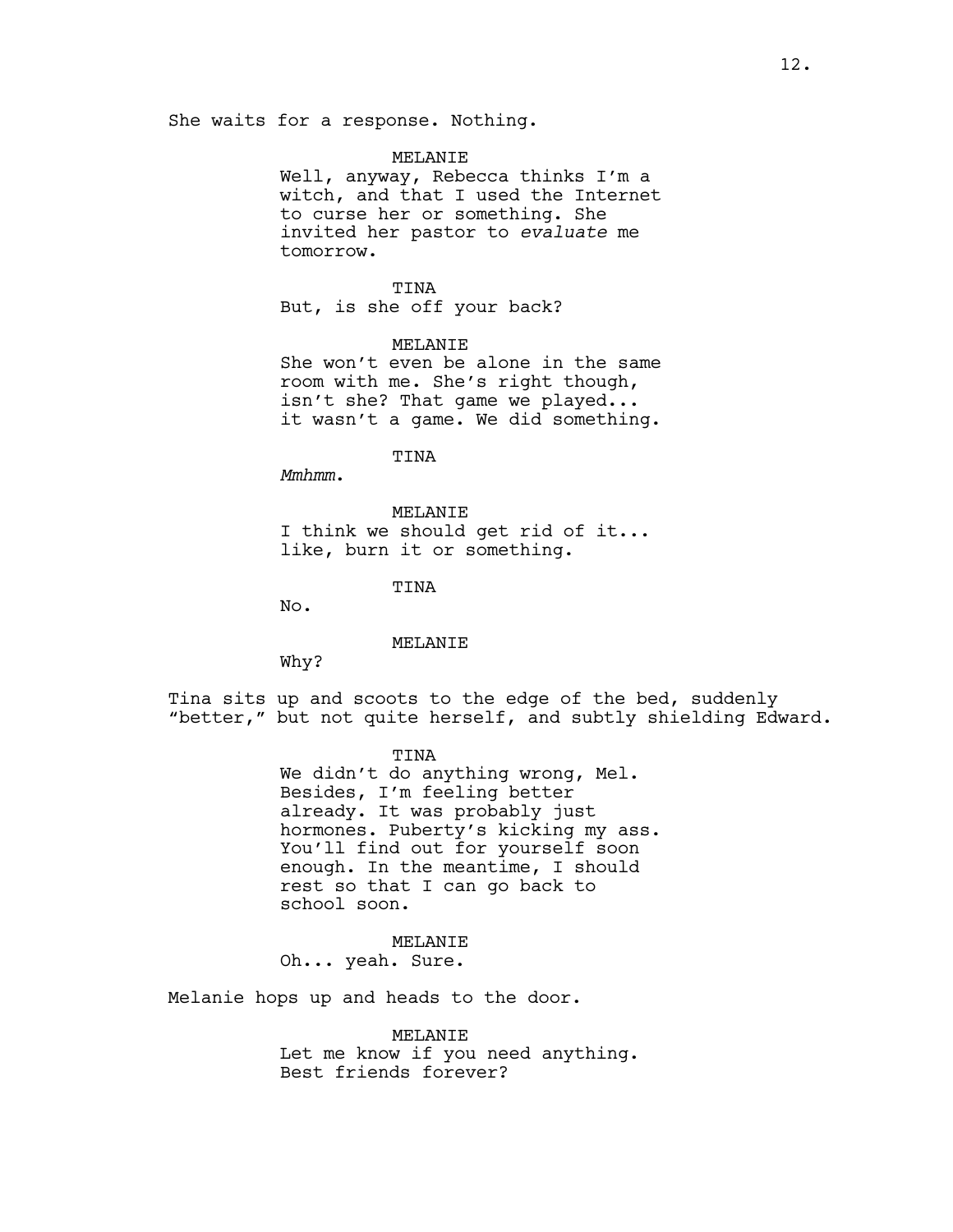# And ever, and ever.

Melanie leaves.

Tina drops Edward -- his corpse slumps to the floor, dead.

CUT TO BLACK:

## **INT. TINA'S HOUSE - BEDROOM - DAY**

ON TINA'S DESKTOP COMPUTER SCREEN.

Tina looks much healthier and smiles as she waits for her Skype call to connect... RINGING...

SPLIT SCREEN BETWEEN TINA AND MELANIE'S LAPTOP CAM.

Melanie answers.

MELANIE Teen! You look so much better!

TINA I am. Come over.

MELANIE I can't. The pastor's on his way.

TINA He's going to take you away.

MELANIE (laughing) No, he's not. *Dumbkin*.

TINA

No? How far would Rebecca go for her faith? She'll have you locked up in a padded cell for what you did to her.

MELANIE I didn't do that!

TINA

Maybe. But, that pastor's gonna believe whatever she tells him, and then they'll take you away. We're never gonna see each other again. Is that what you want? I thought we were best friends forever.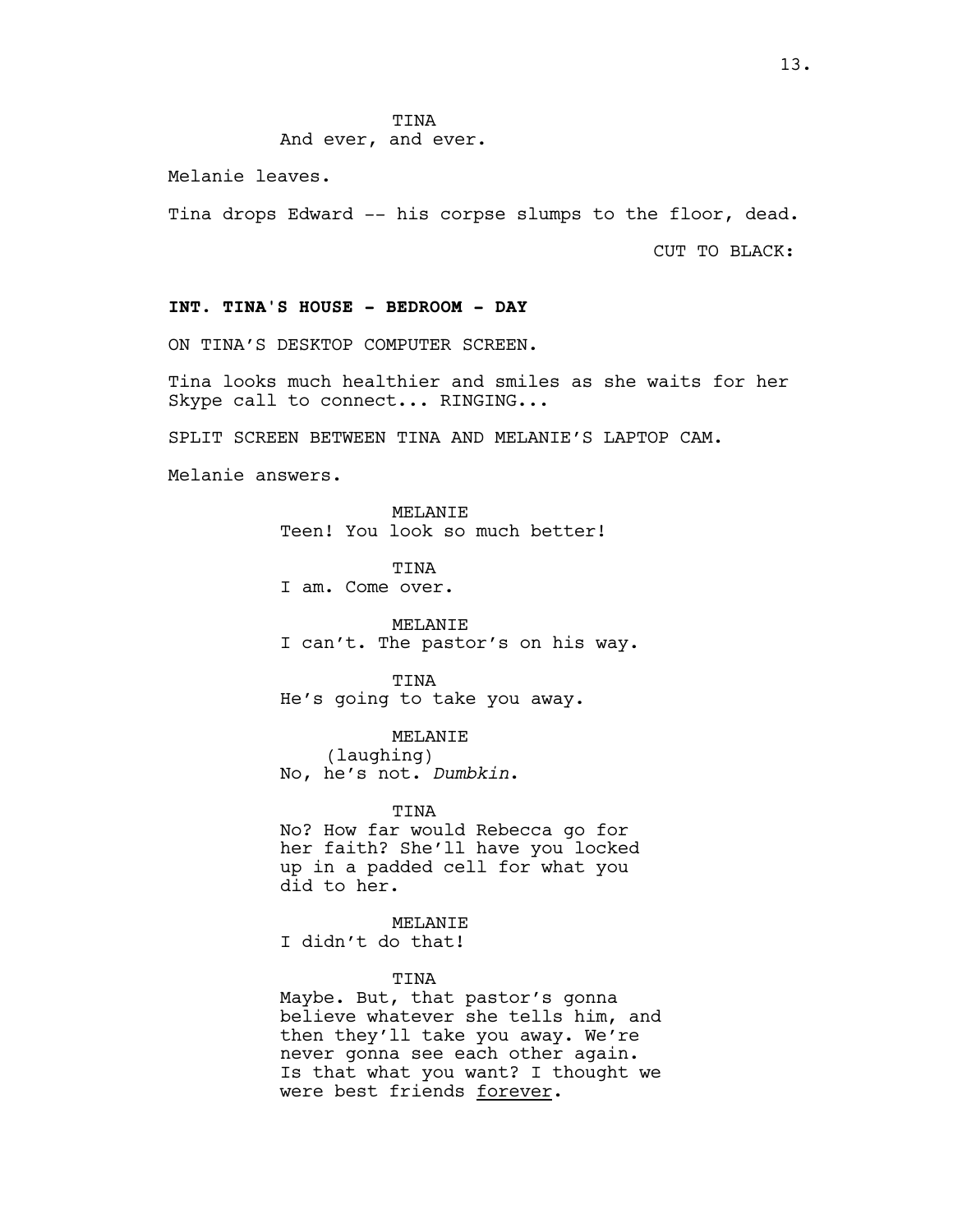Melanie sighs, nods, and exits the room.

Tina leans into her lens and smiles. Parts of her face seem to morph and melt out of place, creating a sinister visage.

## **INT. TINA'S HOUSE - BEDROOM - LATER**

ON TINA'S DESKTOP COMPUTER SCREEN.

The planchette drifts across the Spirit Board as Tina and Melanie play it on the bed.

> TINA It's ready for you. It's time for you to pay what you owe.

> > MELANIE

How?

TINA Invite it in, just like I did. Duh.

MELANIE

I'm scared.

TINA You shouldn't be. (pointing next door) The path over there leads to a life of solitude and persecution. (pointing at the board) But here, you'll never be alone. You'll have me. You'll have *us*.

Melanie stares at the board, fearfully.

TINA

**DO IT!**

Melanie's hands fly to the planchette --

CUT TO BLACK:

### **INT. TINA'S HOUSE - BEDROOM - DAY**

FROM TINA'S CELL PHONE SCREEN.

Tina looks into her camera lens. Melanie peeks in behind her through sunken eyes and a clenched jaw.

> TINA How do you feel, Mel?